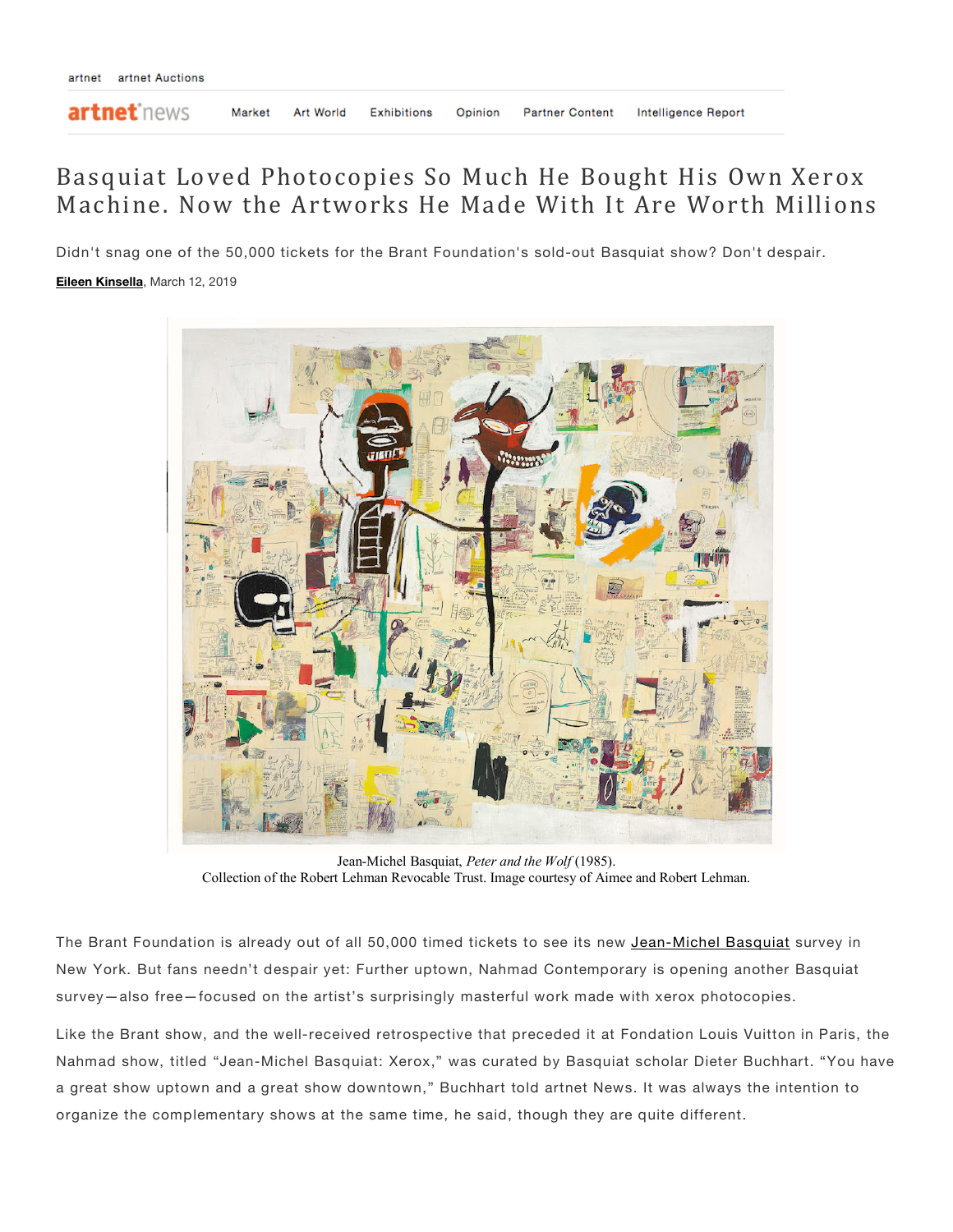

© Estate of Jean-Michel Basquiat. Licensed by Artestar, New York.

The works at Nahmad Contemporary range in date from 1979 through 1987 (the year before Basquiat's death) and reflect the artist's playfulness and penchant for experimentation. It opens with Basquiat's first foray into the xerox medium, when he and his friend Jennifer Stein created a small series of colorful collages by incorporating photocopies of paint splatters, scrawled text, and detritus, including candy wrappers and newspaper clippings, into postcards that they then sold on the street.

Several of these diminutive works are displayed in a double-sided glass case that allow the viewer to see the "© Jean-Michel Basquiat" tag scrawled on the back. A standout of these small earlier works is a 1979 canvas with swaths of blue color, newspaper clippings, and a strip of diagonal black label tape that reads "He Was Crazy," which is also the title of the work.



Jean-Michel Basquiat, *He Was Crazy* (1979). Photo by Eileen Kinsella.

In 1983, when collage became a defining element of his practice, Basquiat began using the photocopier extensively as a tool to create paintings. The process of photocopying became so integral to his practice that he eventually invested in his own Xerox machine for his studio.